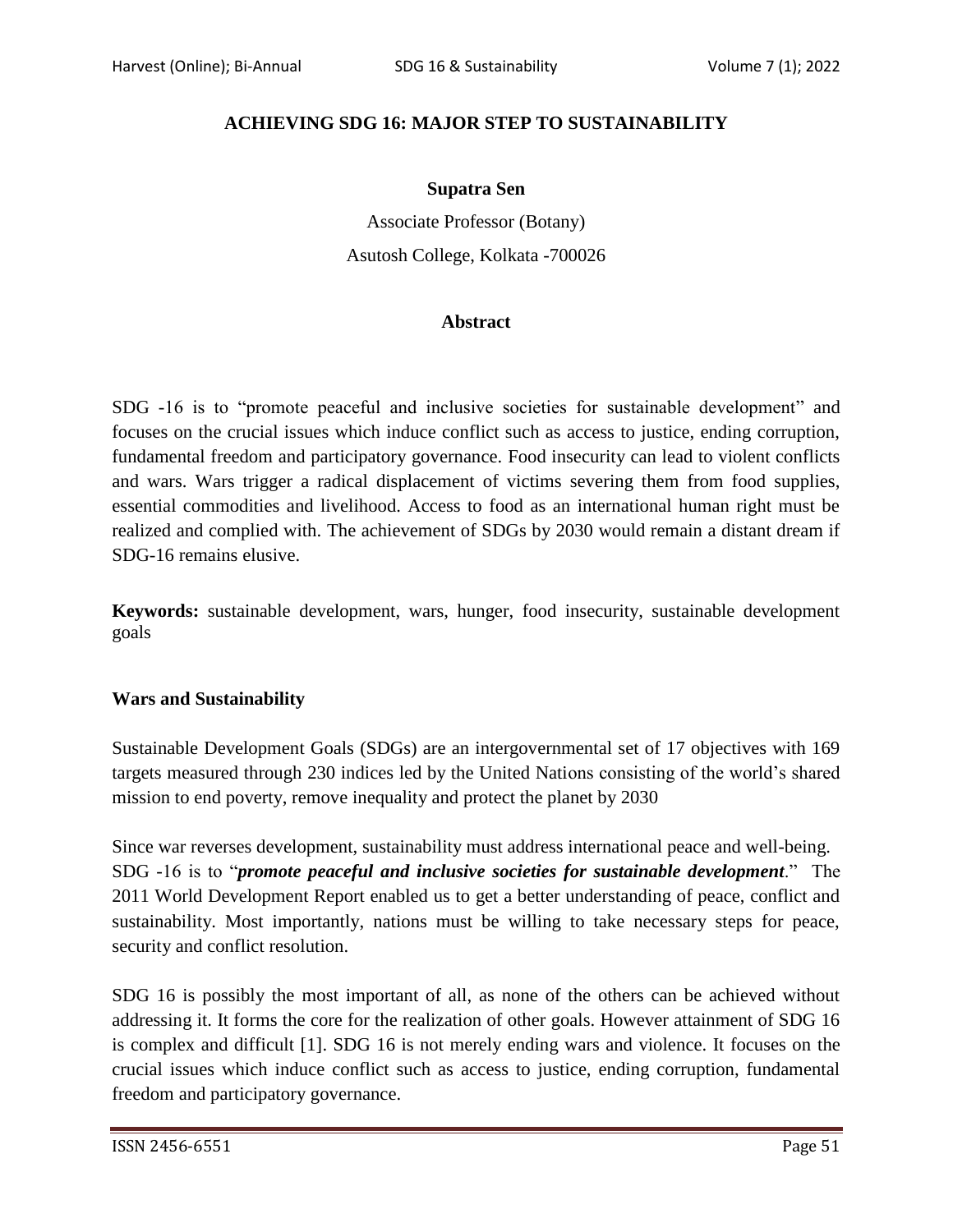## **Hurdles to SDG 16**

Globally the percentage of hunger and malnutrition affected people began rising from 2015. Experts opined that wars and climate change were the main causes. About 60% of those suffering from chronic malnutrition resided in conflict ridden areas. Wars are inherently destructive, but extensive damage to resources of all kinds can be more catastrophic [2, 3, 4]. Food supplies are the obvious targets of conflict with complete destruction of agriculture, harvest, livestock and civilian infrastructure. Food insecurity leads to complete disruption and collapse of economic activities thus threatening the survival of entire populations. Wars trigger a radical displacement of victims severing them from food supplies, essential commodities and livelihood. Such refugees are at severe risk of malnutrition and disease.

Tragically food insecurity can lead to violent conflicts and wars. The French Revolution of 1789 was largely triggered by poor harvest and subsequent economic setbacks leading to drastic increase in the price of bread. A period of sky-high food price in North Africa and Middle East in 2011 witnessed the Arab Spring uprisings. The history of wars has several instances of using hunger as a weapon. The 'Hunger Plan' of the 2<sup>nd</sup> World War by Nazi Germany could have starved more than 20 million people. Thousands were starved to death during the German siege of St. Petersburg between 1941 -1944.

South Sudan, the world"s youngest nation could also be the poorest. Due to a civil war in 2013, millions were forced to flee their homes and food sources. A hunger crisis developed in 2017 due to poor harvest. An economic crisis steeply increased the price of food. As per the reports of UN agencies, a large percentage of the population suffered acute food insecurity since early 2019. The mammoth number of Syrian refugees is a key reason of the hunger crisis in the country coupled with severely affected agricultural output. Hunger and starvation are commonly used war strategies against opponents, despite being counted as crimes.

The UN World Food Program report of 2018 described the crisis in Yemen as "the worst humanmade disaster in the modern history of the world" once again underlining the explicit connection between conflict and hunger. The crisis worsened with shutting down of the Red Sea port, the chief point of entry for food supplies and imports for the entire population.

### **War and Food Crisis: Current Scenario**

The war in Ukraine has not only caused extensive damage and loss of lives but has resulted in a major food crisis. Uncertainty and insecurity persist as war continues unabated from  $24<sup>th</sup>$ February, 2022. FAO is greatly concerned about the growing food insecurity since.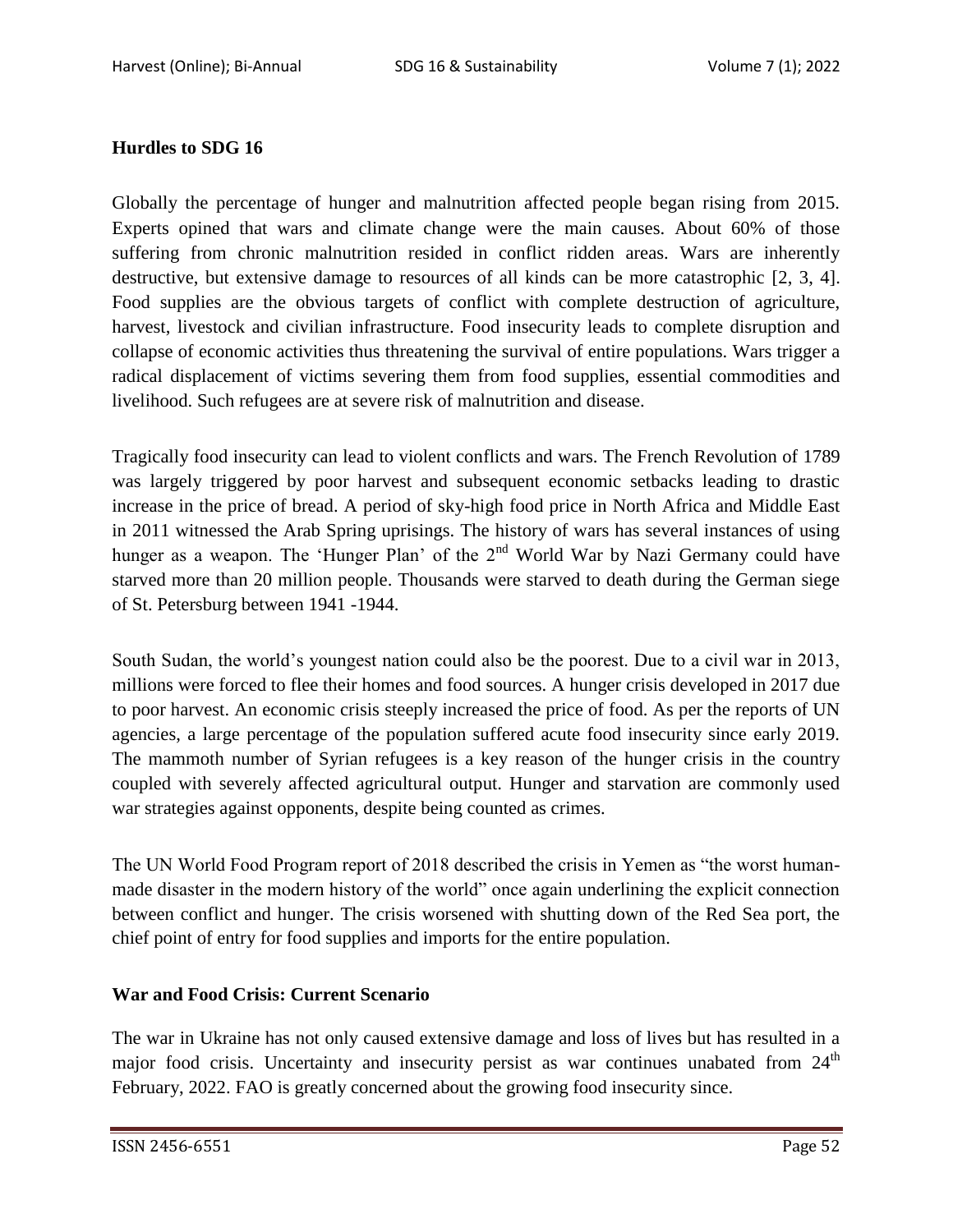Even before war began in Ukraine, there was rising food insecurity. The global economy was staggering under severe repercussions of human inflicted conflicts, climate change, the pandemic of Covid-19 and the resulting inflation. The aftermath was devastating for the poor world-wide. Russia and Ukraine account for 29% global wheat and 62% sunflower oil exports. Ukraine, being a major 'breadbasket' of the world, the outbreak of war created unprecedented setbacks. In 36 countries, prices of food have risen by 15% or even higher making lives even more difficult for the poor who spend 50% and higher of their total income on food. About 60% of Third World countries are in already in debt distress. As the war continues food insecurity levels are expected to further rise sharply. Acute hunger is predicted with an additional 47 million people, a sharp rise from 276 to 323 i.e. 17% with sub-Saharan Africa being the worst hit.

### **Causes of Current Crisis**

Living in a world which is intricately connected we cannot overlook or ignore food crisis in any part of the planet. It is then absolutely essential for the international community to address the root causes behind such crises and challenges and restructure the agriculture and energy policies which determine the global economy.

Global food markets are exceedingly concentrated in both reserve and supply. 7 countries make up 86% of wheat export and 3 countries possess 68% of the planet"s wheat reserves. A similar picture exists for rice, corn, soybean and other grains. About 30% of the world"s wheat and barley were supplied by Russia and Ukraine before war broke out while 36 countries consisting of some very vulnerable nations depended on those supplies for more than 50% of their imports of wheat. The war of Ukraine has shown that food insecurity issues are related to their access and affordability rather than on availability.

Economic factors such as slow economic growth, rising levels of poverty, unequal resource allocation [5, 6] lack of basic infrastructure etc. may be reasons for emergence of wars. According to [7] and [5, 8, 10] environmental factors like resource depletion, soil erosion, deforestation and water related issues could lead to conflict or wars. Degrading environmental conditions lead to decreased economic and agricultural output, displacement of population and disruption and undesirable changes in patterns of social behavior [6, 10].

Food and economic insecurity with depleting natural resources can be major causes of disagreement [1, 3]. When dominant groups capture land and food resources and deny access to the relatively weak, violence erupts. Ethiopia, Rwanda and Sudan witnessed the result of food crises leading to rebellion and subsequent collapse of the government. Denial of the right to food has also witnessed uprisings in Central America and Mexico as well as Asia.

It is felt by the World Food Programme that failure of Russia to open the ports in South Ukraine to grains and agriculture related exports would actually be a war declaration on global food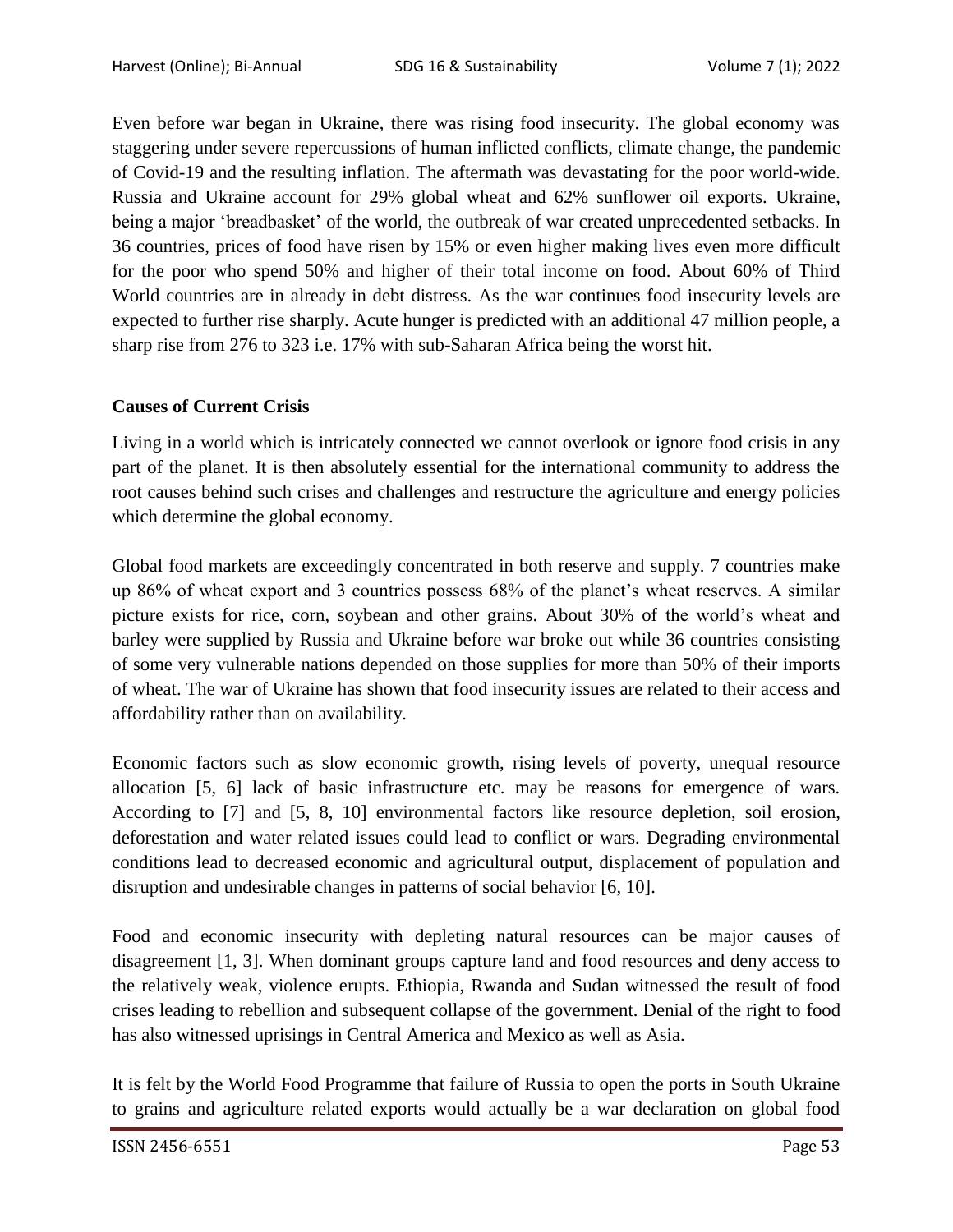security, as it would ultimately lead to famine, destabilization and mass displacement around the planet. Conflict, climate change and the global pandemic Covid 19 [11, 12] then form "the perfect storm" driving hunger. Food security being crucial to peace and stability, the biggest concern in 2023 would be food availability.

# **War against Hunger**

Four suggested actions have been outlined by the UN which countries might work on to mitigate conflict and hunger.

- i. The prime target is to end the war and promote peace in Ukraine and everywhere.
- ii. Protecting humanitarian access and vital commodities and provisions for civilians is crucial.
- iii. For successful mitigation of the interlinked threats of food insecurity, energy and finance would necessitate reintegrating Ukraine's agricultural production and Russia"s food and fertilizer production into the global market regardless of the war.
- *iv.* Donors must wholly fund humanitarian calls with authorized support so that none die of hunger in this bountiful planet. *Addressing hunger is another way to global peace and integrity.*

### **Recommendations**

*Access to food as an international human right* must be realized and complied with. States and international organizations must ensure the right of humans to sufficient food. The state must take emergency measures to ascertain food for its entire population in case of limited accessibility. Access to food is specifically important in armed conflict. Wholehearted cooperation among humanitarian organizations, development agencies and peace-keepers of different nations is a pre-requisite. Food availability, supply and assistance are crucial aspects in short term conflict resolution and long term peace building. Food is the prime issue in Humanitarian-Development-Peace Nexus. To coordinate all these aspects successfully one must have good understanding of local perspectives and reactions. The local factor must never be ignored while planning and implementation. Finally, one must learn from history. The early warning and action in past instances of conflict must be strategically applied to current contexts for protecting lives [13] and complete implementation of SDG-16.

### **Conclusion**

The sale and spread of weapons of mass destruction are a source of constant threat. Uncontrolled trade of conventional weapons and the indiscriminate use of chemical, biological and nuclear weapons with ballistic missiles poses grave concern about the security of humanity. All nations